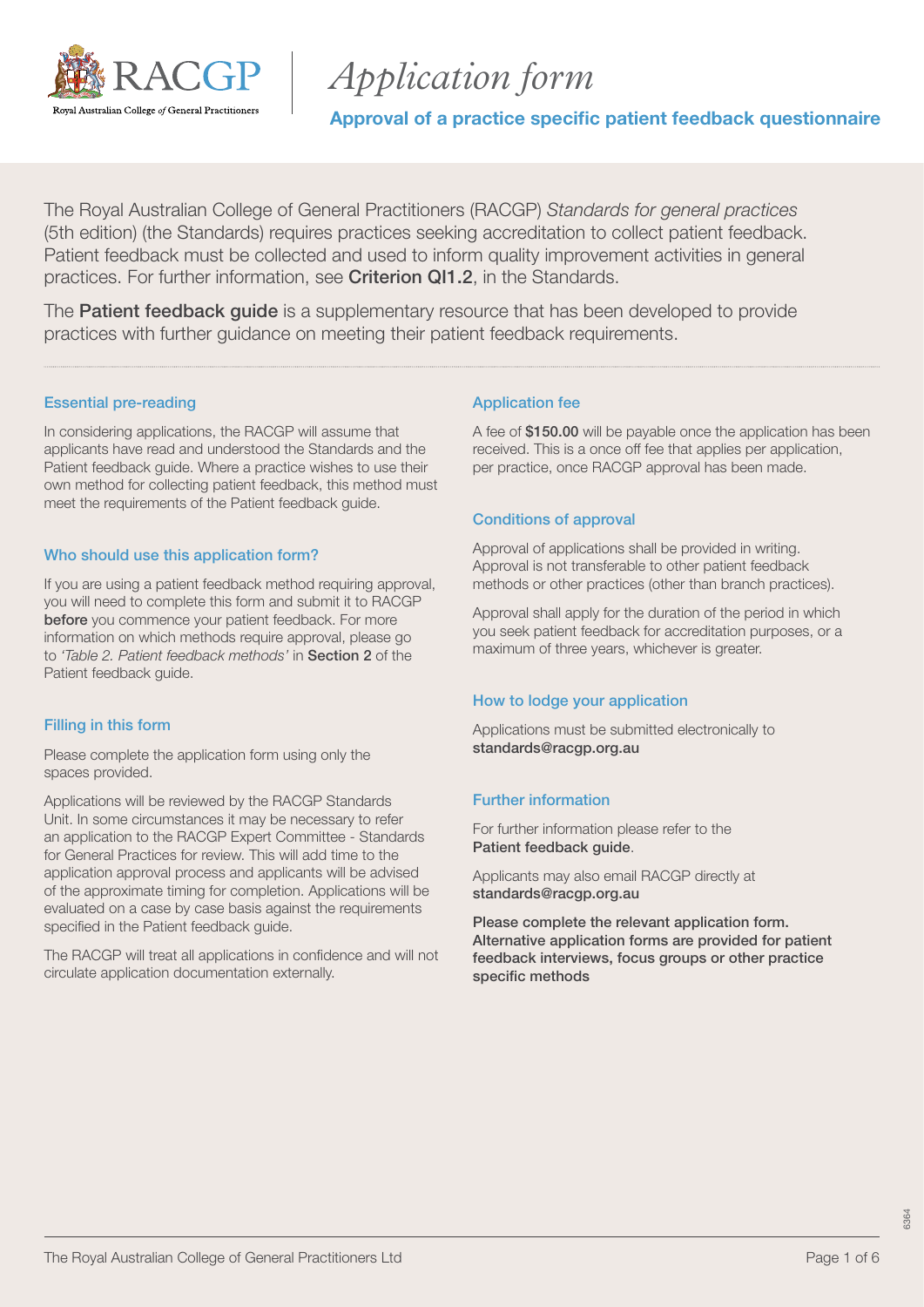# Applicant details

| Name of contact person                   |                                                                                                      |               |          |
|------------------------------------------|------------------------------------------------------------------------------------------------------|---------------|----------|
|                                          |                                                                                                      |               |          |
|                                          | Name of practice and any branch practices at which this patient feedback method will be used         |               |          |
|                                          |                                                                                                      |               |          |
| <b>Address</b>                           |                                                                                                      |               |          |
|                                          |                                                                                                      |               |          |
| City                                     |                                                                                                      | State         | Postcode |
|                                          |                                                                                                      |               |          |
| Telephone                                | Fax number                                                                                           | Mobile number |          |
|                                          |                                                                                                      |               |          |
| Email                                    |                                                                                                      |               |          |
|                                          |                                                                                                      |               |          |
| Anticipated date of accreditation survey |                                                                                                      |               |          |
|                                          |                                                                                                      |               |          |
|                                          | Anticipated date range when data collection using the proposed patient feedback method will commence |               |          |
|                                          |                                                                                                      |               |          |

## Your practice

Please provide a description of the key features of your practice. Your description should include:

- the practice location
- the demographics of your patient population
- the number of full-time equivalent (FTE) clinicians and specialised services in your practice.

This information will give the RACGP important context when reviewing your application.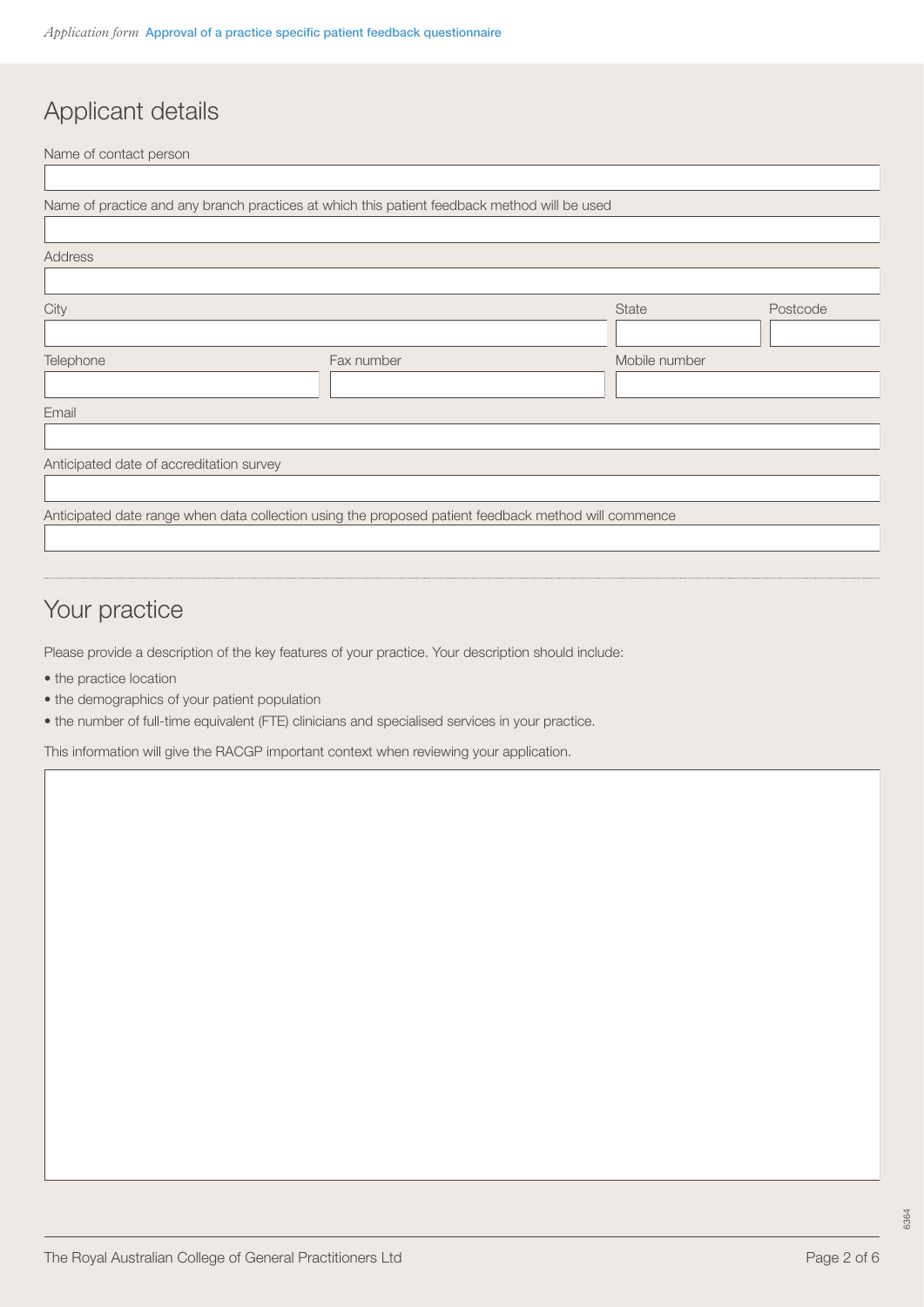## Patient feedback questionnaire

#### Pre-testing the questionnaire

[Pre testing of your questionnaire](https://www.racgp.org.au/FSDEDEV/media/documents/Running%20a%20practice/Practice%20standards/4th%20edition/RACGP-Toolkit-for-developing-practice-specific-questionnaires.pdf#page=35) is required to identify any issues with your questions or process before the implementation of your patient feedback questionnaire.

#### Administration of the questionnaire

The following items will assist practices with administering their questionnaire:

- Patient information sheet
	- A patient information sheet will provide patients with information about your patient feedback process.
	- The patient information sheet must explain:
	- the purpose of the questionnaire
	- instructions for completing and returning the questionnaire
	- this is a voluntary activity that will not affect their care received from the practice
	- the questionnaire is anonymous and confidential.
- Staff instruction sheet
	- Staff instructions should be prepared and given to staff to assist them administer the questionnaire.

[Section 3](https://www.racgp.org.au/FSDEDEV/media/documents/Running%20a%20practice/Practice%20standards/5th%20edition/Patient-feedback-guide.pdf#page=22) and Appendices [3](https://www.racgp.org.au/FSDEDEV/media/documents/Running%20a%20practice/Practice%20standards/5th%20edition/Patient-feedback-guide.pdf#page=45) and [4](https://www.racgp.org.au/FSDEDEV/media/documents/Running%20a%20practice/Practice%20standards/5th%20edition/Patient-feedback-guide.pdf#page=47) of the Patient feedback guide provide useful information for using questionnaires.

### **Questions**

1. Describe how you will collect each of the patient demographics, listed in [Section 1](https://www.racgp.org.au/FSDEDEV/media/documents/Running%20a%20practice/Practice%20standards/5th%20edition/Patient-feedback-guide.pdf#page=13) of the patient Feedback Guide.

| Core patient demographics                       | Toolkit sample<br>question used?<br>(Yes/No) | Core patient demographics                   | <b>Toolkit sample</b><br>question used?<br>(Yes/No) |
|-------------------------------------------------|----------------------------------------------|---------------------------------------------|-----------------------------------------------------|
| Age                                             | Select                                       | Language spoken at home or country of birth | Select                                              |
| Gender                                          | Select                                       | Level of education                          | Select                                              |
| Ethnicity                                       | Select                                       | <b>Health Care Card status</b>              | Select                                              |
| Aboriginal and/or Torres Strait Islander status | Select                                       | Frequency of visits to the practice         | Select                                              |

If you answered 'No' to any of the core demographics outlined above please describe why this has not been included.

Yes No

Yes No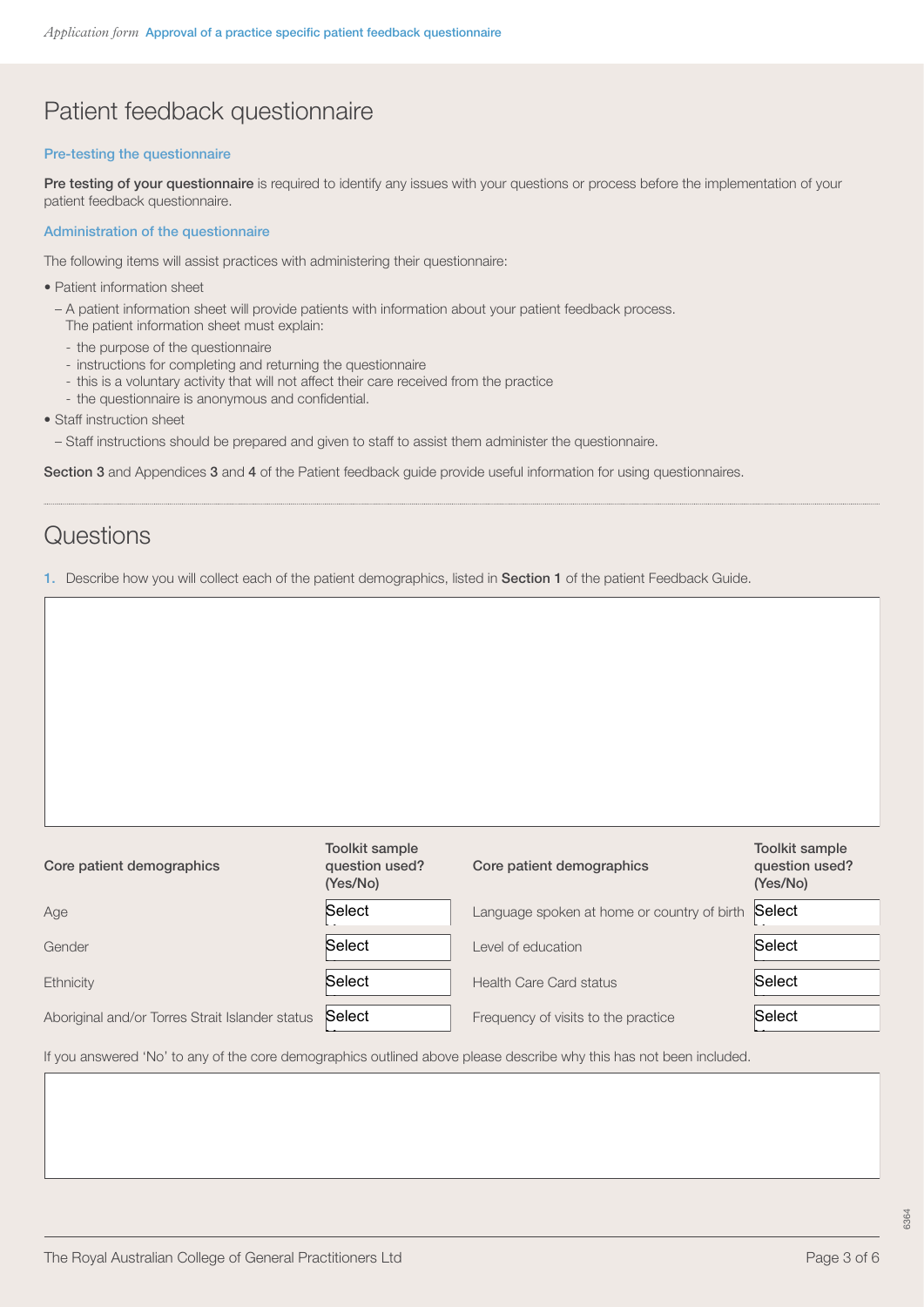2. List your questions in the following boxes. Please note, you must ask at least three questions for each patient feedback theme as listed in [Section 1](https://www.racgp.org.au/FSDEDEV/media/documents/Running%20a%20practice/Practice%20standards/5th%20edition/Patient-feedback-guide.pdf#page=11) of the Patient feedback guide

*e.g. Q1. – How long did it take you to get an appointment at our practice? This question addresses the theme of 'Access and availability'*

#### Access and availability

Provision of information

Privacy and confidentiality

Continuity of care

Communication and interpersonal skills of clinical staff

Communication and interpersonal skills of administrative staff

Any other questions specific to your practice (outside of required domains)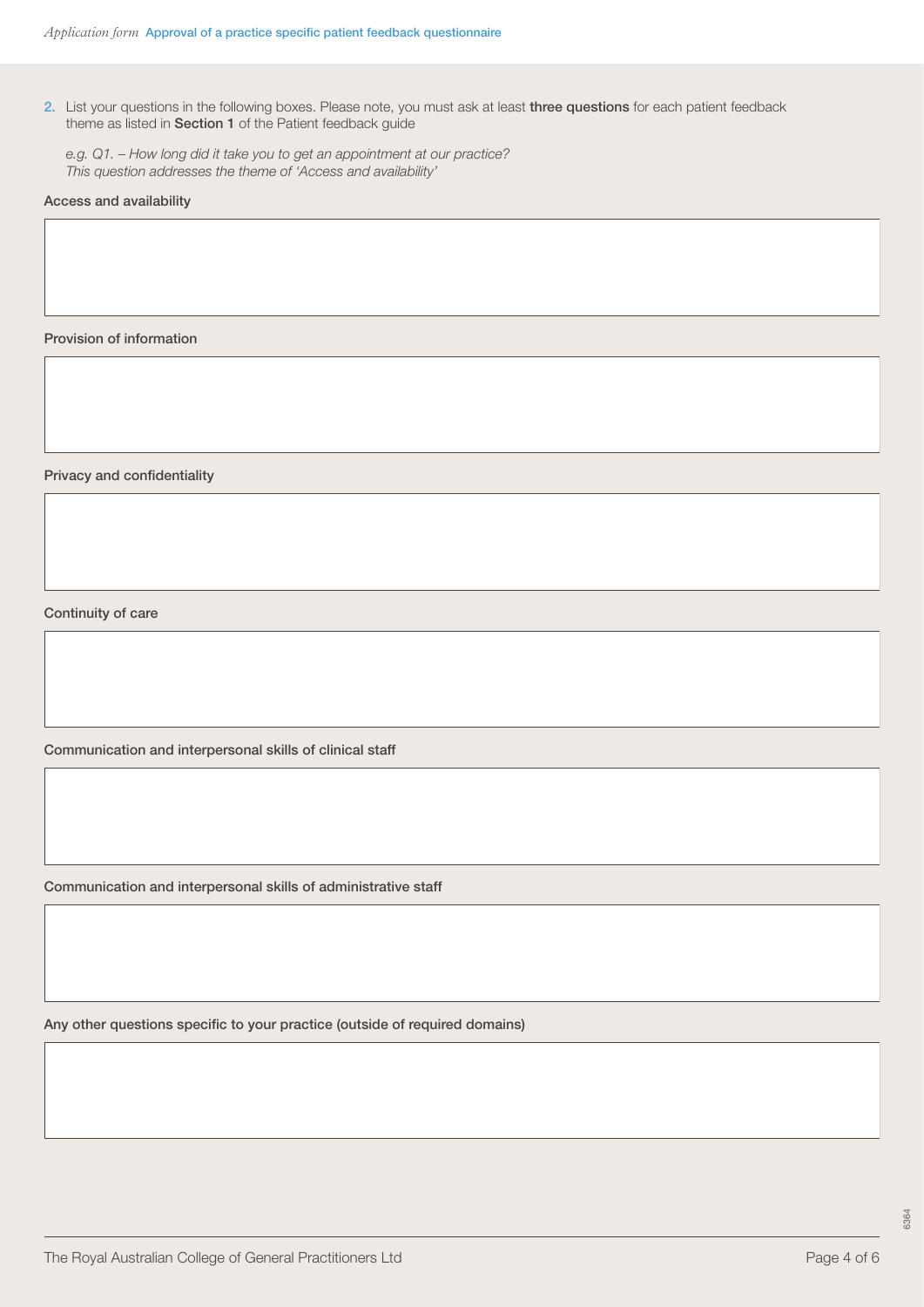3. Explain how the questions you propose are relevant to your practices' patient population.

4. Describe the means by which your patients will receive the questionnaire (eg. hard-copy, electronic, other).

### Patient selection

5. Please explain how you will select patients to complete the questionnaire and to avoid sampling bias.

6. Please describe how many questionnaires you will need patients to complete? Please ensure this is in line with the requirements in [Section 3](https://www.racgp.org.au/FSDEDEV/media/documents/Running%20a%20practice/Practice%20standards/5th%20edition/Patient-feedback-guide.pdf#page=22) of the Patient feedback guide - '*Conducting questionnaires*'.

7. Please describe the method you will use to distribute and collect the questionnaire. Please ensure this is in line with the data integrity patient confidentiality and data security requirements outlined in [Section 1](https://www.racgp.org.au/FSDEDEV/media/documents/Running%20a%20practice/Practice%20standards/5th%20edition/Patient-feedback-guide.pdf#page=15) of the Patient feedback guide.

### Data reporting

The purpose of collecting feedback from your patients is to obtain meaningful data that can be used to drive quality improvement initiatives at your practice. Your data needs to be analysed and reported in a way that highlights areas for improvement in your practice.

8. Please describe how you will report the outcomes of your questionnaire to your practice team and patients, as well as what tools or approach you will use to produce the report of your findings.

This is the last question. If you have completed all fields you are ready to submit your application.